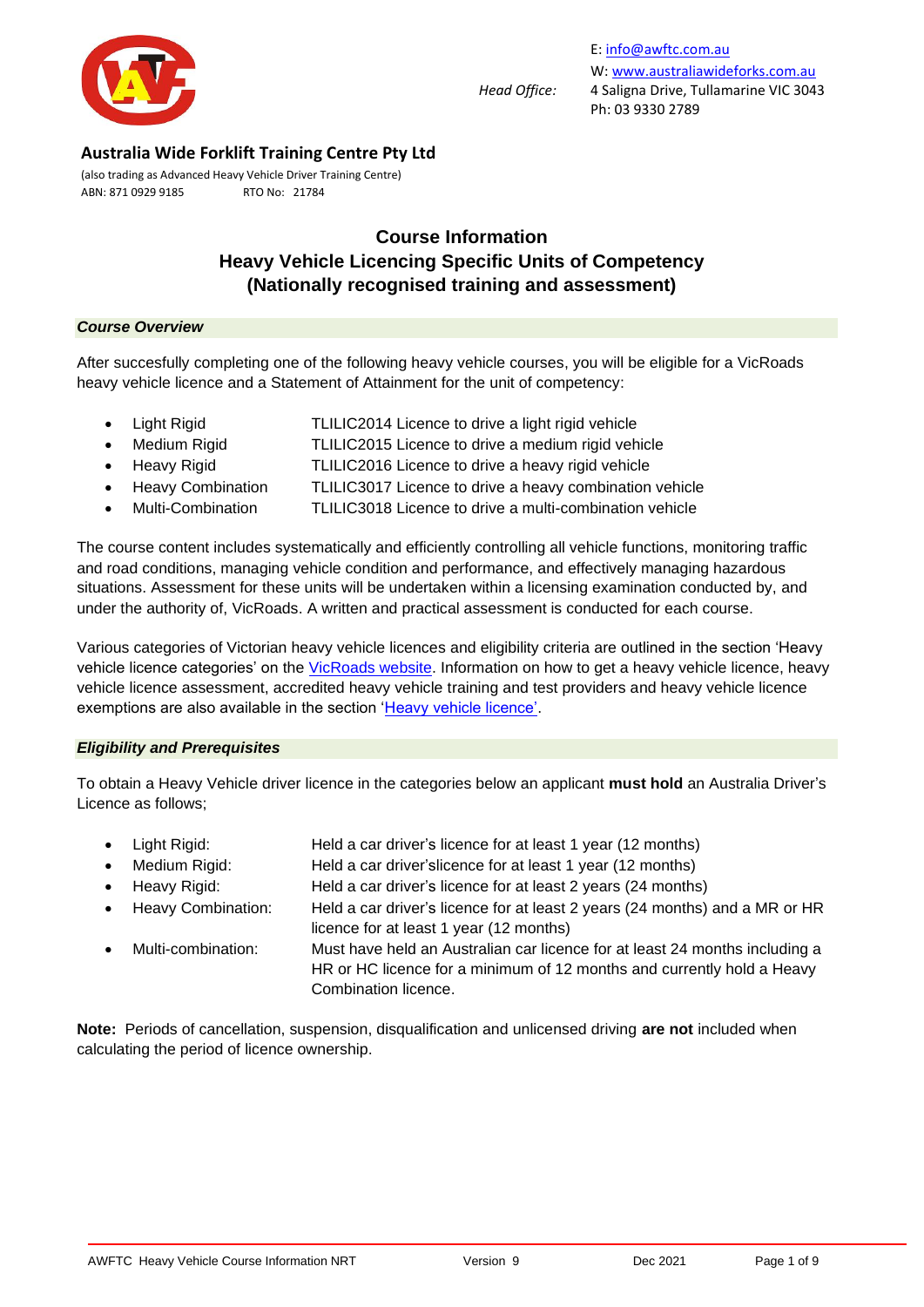

E[: info@awftc.com.au](mailto:info@awftc.com.au) W[: www.australiawideforks.com.au](http://www.australiawideforks.com.au/) *Head Office:* 4 Saligna Drive, Tullamarine VIC 3043 Ph: 03 9330 2789

## **Australia Wide Forklift Training Centre Pty Ltd**

(also trading as Advanced Heavy Vehicle Driver Training Centre) ABN: 871 0929 9185 RTO No: 21784

What you need to bring:

- Your Current Original Australian Drivers Licence
- An Original Australian Photo ID (if no current original photo drivers licence is available).
- Reading/driving glasses if required
- A photo of your Original ID is not acceptable evidence.
- Wear appropriate clothing, appropriate covered safety footwear or shoes and high visibility clothing.
- High visibility vests will be provided for use (at no cost) during the course if you do not arrive wearing appropriate high visibility safety clothing.

You must keep your current driver's licence with you for the duration of the course. If your address is different to that shown on your licence you must bring a utility bill showing your name and the new address. You must be proficient and competent in the operation of a manual gearbox.

You must have basic English, literacy and numeracy (LLN) skills at a level sufficient to read and interpret workplace and VicRoads specific documentation (LLN test to be completed as part of enrolment). You must possess communication skills at an appropriate level to enable you to communicate with other road users. Applicants **must be aged 18 or over.**

All trainees **must have 0.00% Blood Alcohol Content (BAC) and be drug free** during all training and assessment.

AWFTC courses do not guarantee a licence on completion of the course. The results are a direct reflection of your own ability to learn and drive the vehicle to VicRoads standards. Once the course starts, you are unable to swap vehicles or transmission categories. However a determination will be made on category downgrade/upgrade by your trainer/assessor as required.

### **If you break any Road Laws during the course you are fully responsible and must pay any fines or penalties incurred.**

If your drivers licence is currently suspended, disqualified, cancelled or you are subject to a Fines Victoria Sanction you will not be eligible to enrol in a heavy vehicle course. Refer to<http://www.vicroads.vic.gov.au/>for further information.

You **must** meet the VicRoads medical standards before the course commences. If you have a medical/mental condition or are taking any prescription medicine you **MUST** contact AWFTC to obtain a medical report form to take to your doctor and return to AWFTC within 7 days of the course start date. You must pass an eyesight test.

If you are on a visa, you must be legally allowed to train with AWFTC without breaching your visa conditions. Any course undertaken by a student visa holder, whether it is a primary course or additional study, must be registered on CRICOS. Only a CRICOS registered provider can deliver courses to overseas students on student visas. AWFTC is not a CRICOS provider.

#### *Course Study Requirements*

Study requirements differ for the different classes of licence and are described as follows:

- **Light Rigid, Medium Rigid or Heavy Rigid Courses require -** students to study "THE VICTORIAN BUS AND TRUCK DRIVERS HANDBOOK". The handbook can be purchased from AWFTC at a cost or can be obtained from any Vic Roads Branch. It can also be downloaded from the [VicRoads'](https://www.vicroads.vic.gov.au/business-and-industry/heavy-vehicle-industry/heavy-vehicle-road-safety/bus-and-truck-driver-handbook)  [website.](https://www.vicroads.vic.gov.au/business-and-industry/heavy-vehicle-industry/heavy-vehicle-road-safety/bus-and-truck-driver-handbook)
- **Heavy Combination Course requires -** students to study the "AWFTC HC/MC LEARNER'S GUIDE", this will provided by AWFTC at the time of booking, at no cost.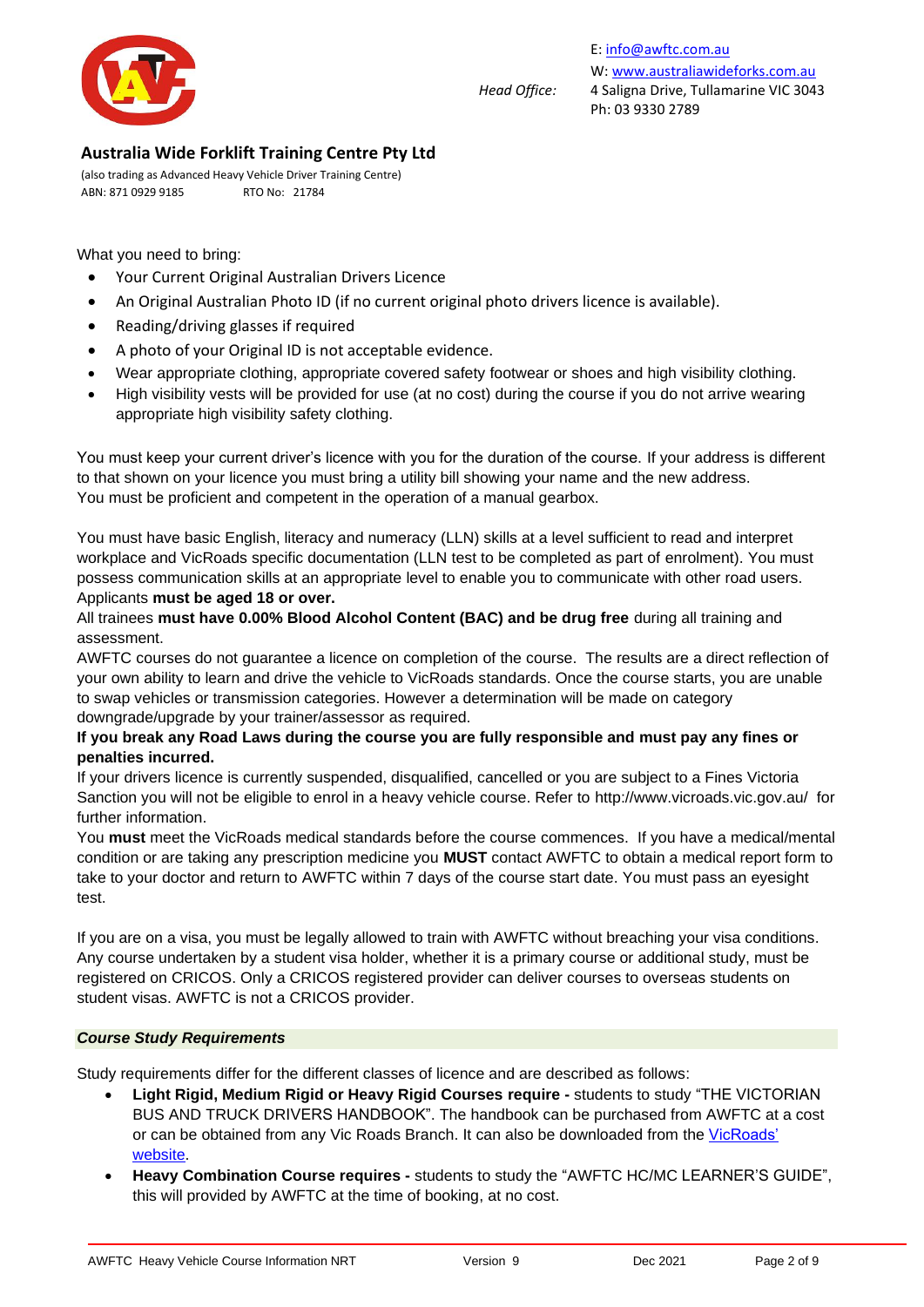

(also trading as Advanced Heavy Vehicle Driver Training Centre) ABN: 871 0929 9185 RTO No: 21784

• **Multi Combination Course requires -** students to study the "AWFTC HC/MC LEARNER'S GUIDE", this will provided by AWFTC at the time of booking, at no cost.

To receive a heavy vehicle licence you need to successfully complete a knowledge assessment and a practical assessment, including an on-road driving and an off-road skills assessment. Testing is performed by AWFTC employees who will issue a Certificate of Competence to you when you have:

- satisfied eligibility requirements
- met the [evidence of identity](https://www.vicroads.vic.gov.au/licences/evidence-of-identity/types-of-identity-documents) criteria
- passed all assessments to receive a heavy vehicle licence.

#### *Course duration, content and timing*

The course length varies from one day courses to one and a half days depending on the knowledge, skills, experience and learning needs of students and gearbox characteristics of the category of vehicle students are seeking a licence for. Additional training sessions will be scheduled for students requiring extra training or support when required for an additional fee.

Class timing: 07:30am – 04.00pm (including tea and lunch breaks) and subject to change depending on the vehicle availability, learning needs of students and other contingency situations. There will be an on-road and off-road training component prior to participants undertaking assessments.

Driving is performed with limited or minimum supervision, and with limited accountability and responsibility for self and others in achieving the prescribed outcomes. Driving involves the application of routine vehicle driving principles and procedures to maintain safety and to operate the vehicle category across a variety of driving contexts.

Course content includes:

- Theory review:
	- o Driving hazards and related defensive driving techniques
	- o Efficient driving techniques
	- o Engine power management and safe driving strategies
	- o Vehicle controls, instruments and indicators, and their use
	- o Vehicle handling procedures
	- o Pre-operational checks carried out on the vehicle and related action
	- o Relevant state/territory driver licensing authority road rules, regulations, permit and licence requirements.
- Practical:
	- o Pre-start checks
	- o Cabin drill
	- o Load restraint
	- o Skill manoeuvres/reversing
	- o Practical driving training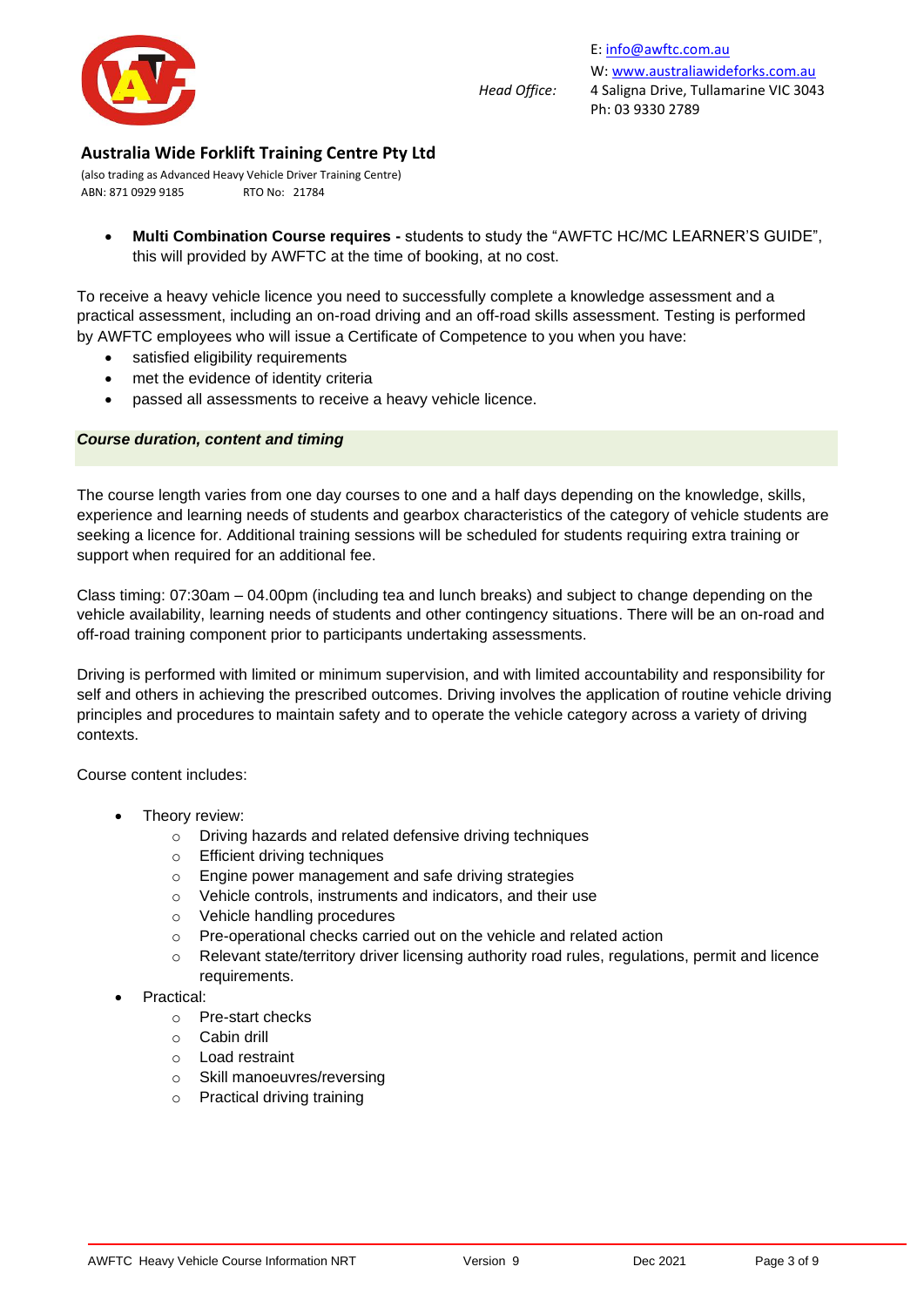

(also trading as Advanced Heavy Vehicle Driver Training Centre) ABN: 871 0929 9185 RTO No: 21784

#### *Assessment*

- The assessment for all licence classes have knowledge (theory) tests, practical components and the candidate must meet the VicRoads criteria.
- The knowledge test (KT4) theory component for Light Rigid up to Heavy Rigid consists of 32 questions and is based on a book "THE VICTORIAN BUS AND TRUCK DRIVERS HAND BOOK". Pass mark is 26 out of 32.
- The knowledge test (KT5) theory component for a Heavy Combination consists of 20 questions based on the "AWFTC HC/MC LEARNERS GUIDE". Pass mark is 16 out of 20.
- Multi-combination theory assessment: Students must complete a unit of competency theory assessment prior to on-road training and assessment. The theory assessment is open book and should take approximately 15 minutes to complete. Students who obtained their HC licence prior to 1 Jul 2013 will also need to undertake the VicRoads articulated vehicle knowledge test (KT5). **NOTE:** The VicRoads legislation allows for a student with a Heavy Rigid (HR) licence to apply for a Multi-combination (MC) licence and that the student must first successfully complete all components of the heavy combination (HC) training and assessment course. AWFTC will accept a booking from a HR licenced student to enrol in the HC course with the MC course enrolment to be scheduled no less than 14 days after the HC course is complete. AWFTC will issue a Certificate of Competency and a Statement of Attainment on successful completion of the HC course. The student can then proceed with a MC assessment, excluding the VicRoads articulated knowledge test (KT5) and load securing components (previously completed through the HC course). If the student fails the HC course they cannot undertake the MC course until re-assessed.
- The knowledge test theory component can be sat either verbally (which incurs an extra fee) or as a written assessment.
- There are provisions for verbal theory assessment, for students with language and literacy support needs.
- VicRoads also provides a VicRoads authorised interpreter for the candidate if required.
- All theory components of Heavy Vehicle courses have to be completed and passed prior to the driving component of the course.
- The practical component consists of four sections; 1) Reverse, 2) Drive, 3) Kerbside stop/coupling and 4) Load Restraint.
- Reassessment is available after each assessment, refer to the section 'Course Cost and Payment Options' as fees apply. Only one (1) assessment re-test is permitted each day.
- It is a VicRoads' requirement that ALL heavy vehicle licence assessments be carried out under video survelliance and voice recording conditions.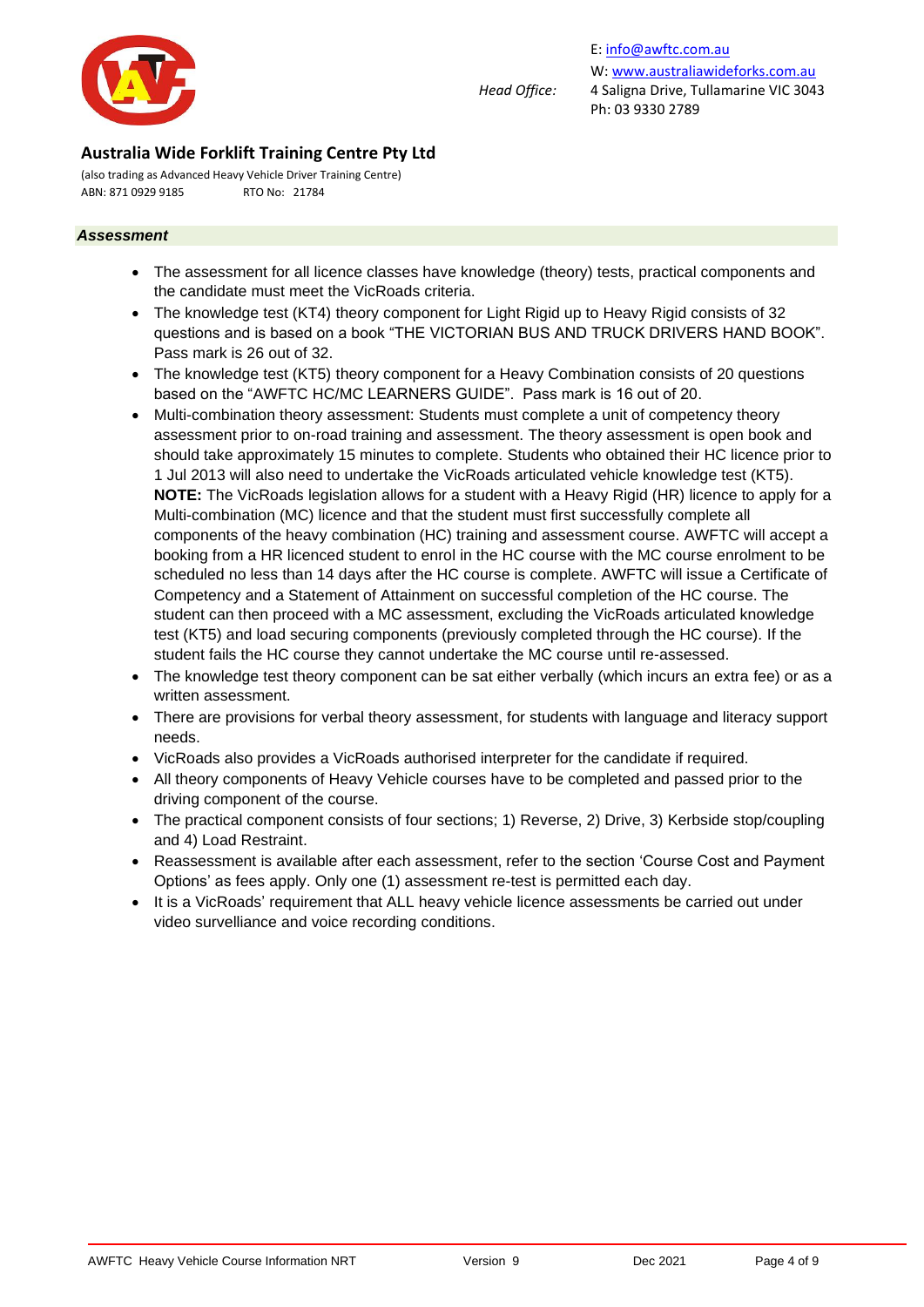

E[: info@awftc.com.au](mailto:info@awftc.com.au) W[: www.australiawideforks.com.au](http://www.australiawideforks.com.au/) *Head Office:* 4 Saligna Drive, Tullamarine VIC 3043 Ph: 03 9330 2789

## **Australia Wide Forklift Training Centre Pty Ltd**

(also trading as Advanced Heavy Vehicle Driver Training Centre) ABN: 871 0929 9185 RTO No: 21784

#### *Course Cost and Payment Options*

- The course costs are inclusive of an administration fee.
- A deposit is required at the time of booking, or 24 hours from initial booking, to secure the course.
- Full payment must be made prior to the due date on the invoice. If payment by the due date does not occur, your booking will be automatically deleted from the course and the AWFTC course cancellation policy will apply.
- All heavy vehicle course fees cover the knowledge, skills and practical assessments.
- If you fail either of the assessments, retest fees apply and the fees can be requested prior to course commencement.
- A licensing fee is payable to VicRoads on being assessed as competent in the course and this fee is advertised on the VicRoads' website.

| <b>Payment Options Include:</b> | CASH / CREDIT CARD / ELECTRONIC FUNDS TRANSFER / EFTPOS       |
|---------------------------------|---------------------------------------------------------------|
| <b>Bank Details:</b>            | CBA                                                           |
|                                 | Account name: Australia Wide Forklift Training Centre Pty Ltd |
|                                 | Account No: 1019 4940 BSB: 063 242                            |

#### *Refund and Cancellation Policy*

The AWFTC terms and conditions of a refund are as follows:

- A full refund of fees, or transfer to another AWFTC course, will be made if a course is cancelled by AWFTC for any reason.
- In the event the training is being paid for by an employer, course fees are transferable to other employees of the company.
- All other course fees are transferable at the discretion of AWFTC.
- Students will have the right to obtain a refund for services not provided by AWFTC in the event the:
	- o Arrangement is terminated early.
	- o AWFTC fails to provide the agreed services, e.g. a course is cancelled or rescheduled by AWFTC (to manage internal contingencies or to address any Government or regulatory directions) to a time when the student is unavailable; a replacement piece of equipment/plant/vehicle is not made available to address issues arising during training and assessment; or when it is no longer able to continue offering a course.

The AWFTC cancellation policy is as follows:

- If cancelling 7 working days prior to the course start date a refund, less \$50 administration fee, will be reimbursed.
- If cancelling between 1-7 days prior to the course start date, the student deposit will be forfeited or the company invoiced 75% of the course cost.
- If cancelling within 24 hours prior to course commencement or failing to attend the start time of the couse scheduled, you will be held responsible for 100% of the course fee and there will be no refund.
- All refunds must be requested in writing with name, address, contact details, course details, date and reason for requesting a refund.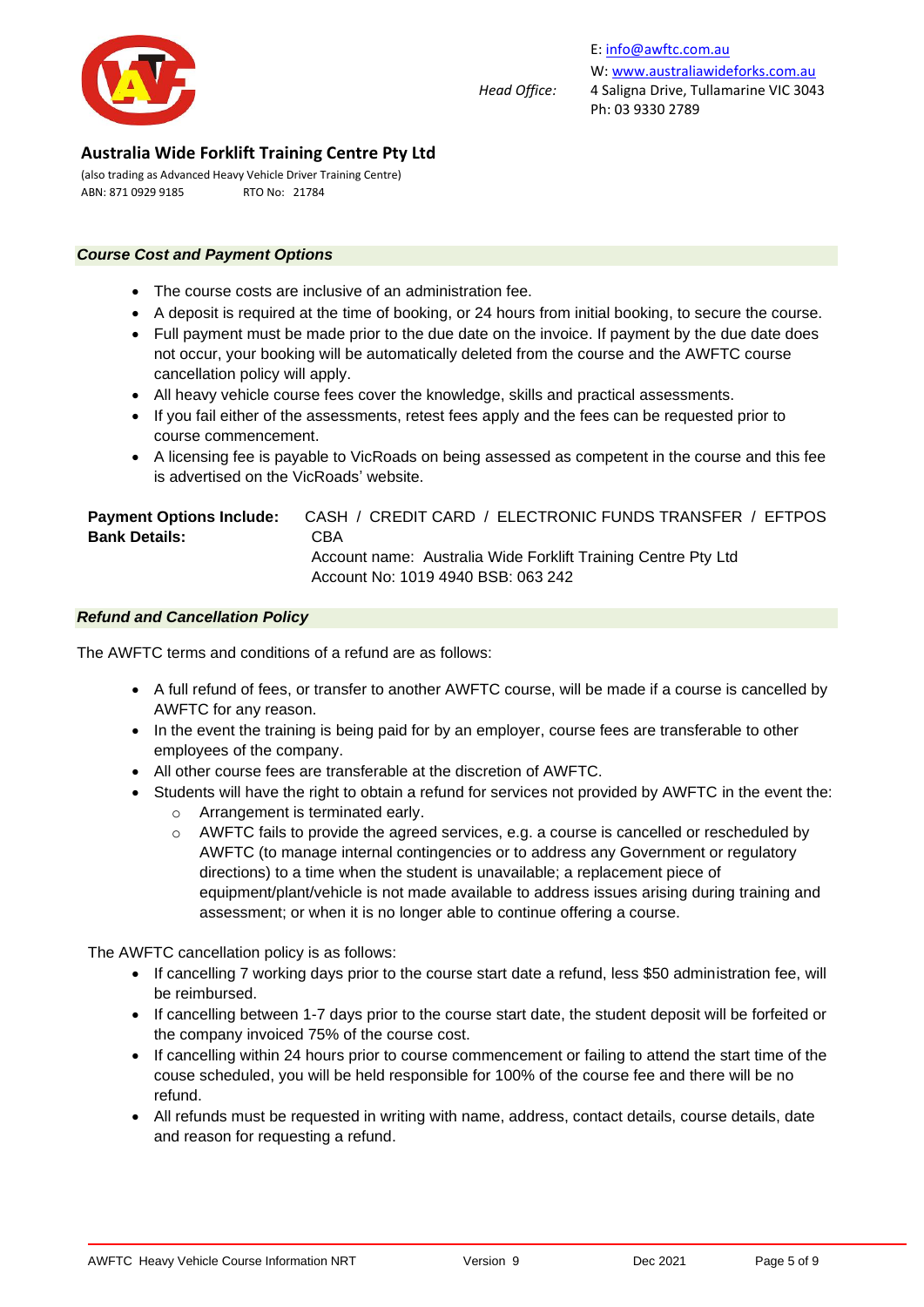

(also trading as Advanced Heavy Vehicle Driver Training Centre) ABN: 871 0929 9185 RTO No: 21784

#### *Benefits of this Training*

AWFTC is an ASQA Registered Training Organisation and as such maintains its compliance with the VET Quality Framework. This enables you to obtain a Nationally Recognised Statement of Attainment on successful completion of this course. This is an entry level credential and it can be used to contribute to other nationally recognised qualifications in Road Transport or similar (including, but not limited to, Certificate II in Driving Operations, Certificate II in Waste Management, Certificate III in Timber Building Products Supply, Certificate IV in Gas Supply Industry Operations).

AWFTC does not guarantee that you will successfully complete the course or obtain a particular employment outcome. The training and assessment at AWFTC will enable you to obtain a licence once you successfully complete the course requirements and comply with VicRoads requirements relevant to the licence category.

#### *Recognition of Prior Learning (RPL), National Recognition and Credit Transfer*

Recognition of Prior Learning is a process by which a prospective student can demonstrate knowledge and competencies currently held, as a result of past experience or training, and through this, possibly gain credit towards a qualification. To apply for RPL complete the enrolment form, indicating RPL is requested by ticking the box and submit the form to AWFTC management.

As a RTO, AWFTC will nationally recognise credentials issued by any other RTO in any State/Territory of Australia. National Recognition will be carried out at no cost to the student and will not require any further assessment. If you can demonstrate that you have completed, or partially completed, relevant qualifications, statements of attainment or other formal learning AWFTC will recognise and grant credit transfer for all relevant prior learning.

Contact AWFTC management for further information.

#### *Access, Equity and Privacy*

AWFTC and its employees embrace the principles of Occupational Health and Safety and strive to ensure that all potential and current students receive Access and Equity into courses and throughout the delivery of the courses. AWFTC will ensure that any person who meets the entrance requirements has appropriate access to staff, equipment and faciltities to enable them to have the best chance of achieving a positive outcome.

#### **Privacy Statement**

AWFTC is committed to protecting the privacy of your personal information. An overview of how AWFTC handles your personal information, under the [Privacy Act 1988](https://www.legislation.gov.au/Details/C2019C00025) (Privacy Act) and the Australian Privacy [Principles](https://www.oaic.gov.au/privacy-law/privacy-act/australian-privacy-principles) (APPs), is provided in the AWFTC Privacy Notice available on the website; <https://www.australiawideforks.com.au/rto-information>

AWFTC will not, without your consent, disclose personal information for any purpose other than for the main purpose of fulfilling our business commitment to you except where it is required or authorized by law or we reasonably believe it is necessary to prevent serious or imminent threat to any person's life, health or safety or the public's health or safety.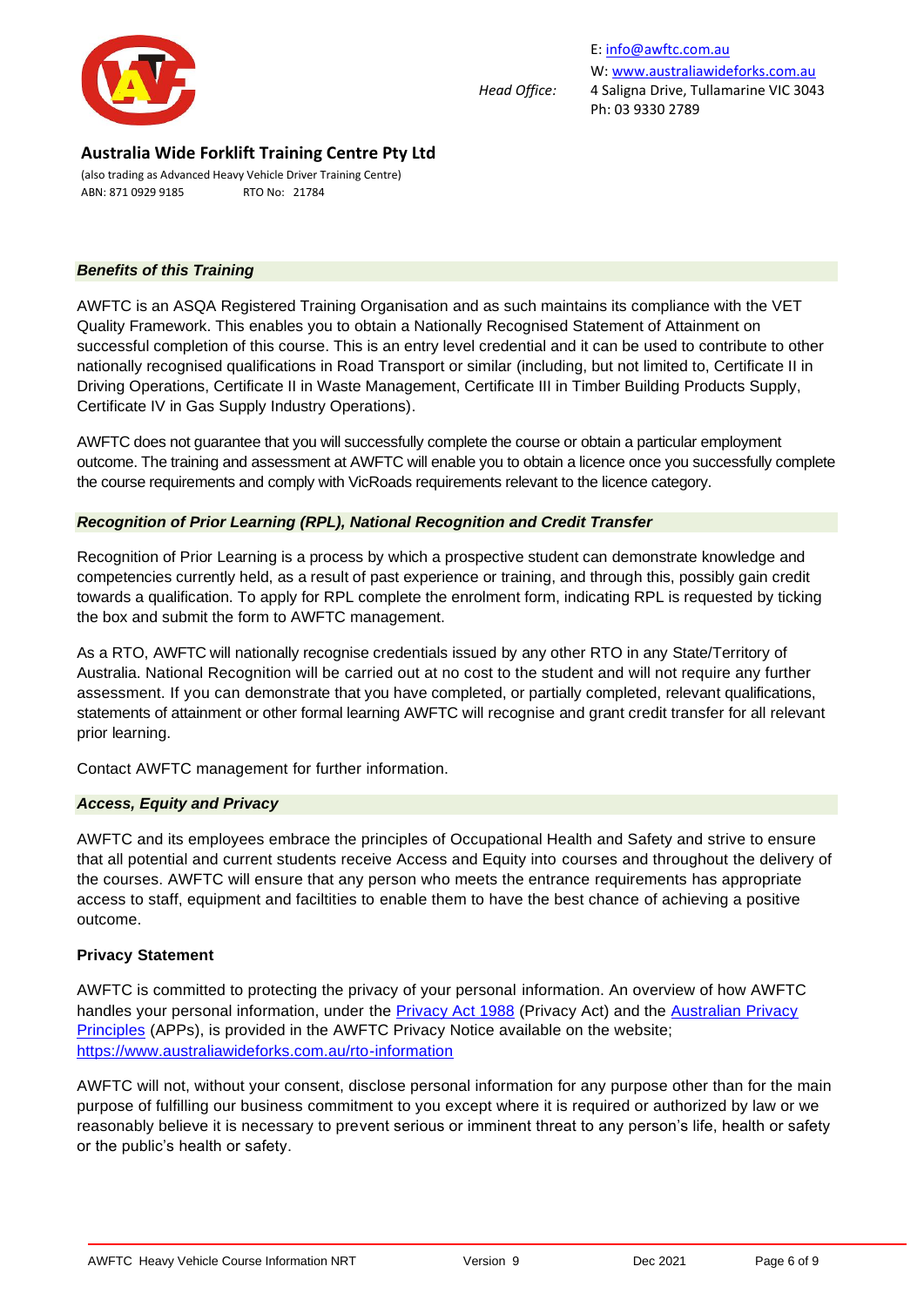

(also trading as Advanced Heavy Vehicle Driver Training Centre) ABN: 871 0929 9185 RTO No: 21784

#### *Student Welfare, Support and Safety*

Students' support requirements (e.g. LLN support, administration assistance, need for additional training etcetera) will be identified during the enrolment process. AWFTC delivers courses of very short duration and therefore does not provide "student services" other than administration, training and assessment or trainer/assessor support and reasonable adjustments (as approved by VicRoads). Administration assistance does not incur any additional fees. If a student has any difficulties during their course we encourage them to talk to their trainer.

Students requiring counseling or support services should discuss the matter with their trainer or administration staff. The trainer/administration staff will assist to the limit of their training, and in the event that further action is required, refer the student onto the appropriate service or to the student's own General Practitioner.

Students will not be expected to attend classes for more than 8 hours a day. Classes may be held outside the prescribed class timing on any day where a specific employer or student needs are identified.

Student participation and progress will be monitored by AWFTC trainers/assessors. Students are encouraged to talk to their trainer to gain access to further information about student welfare, support and safety.

All students have access to a kitchen, microwave, fridge, tea, coffee and a vending machine at AWFTC. There are also a number of café's within reasonable driving distance.

#### *Student Records*

A VicRoads Certificate of Competency cannot be re-issued by AWFTC (as per Vic Roads Regulations) but arrangements can be made with VicRoads by AWFTC to request a re-issue from VicRoads. Please contact AWFTC for further details.

Individuals that require access to their student files may apply in writing to AWFTC. Where a student requests a re-print of a Statement of Attainment, this will incur a fee and the appropriate form to request the reprint is available from AWFTC on request.

#### *Continuous Improvement*

AWFTC is committed to continuous improvement of its operations and will therefore require you (and your employer if applicable) to complete feedback questionnaires during and after the course is completed. These evaluations and questionnaires are simple and short. AWFTC encourages honesty in your comments so that we have the opportunity to improve our training delivery services.

#### *Student Conduct, Cheating and Plagiarism*

AWFTC is committed to ensuring a safe and productive educational environment. Students will be required to behave in a safe, mature and respectful manner. Students are expected to cooperate with all AWFTC staff and trainers and abide by the AWFTC's policies, procedures and guidelines on health and safety.

Cheating and plagiarism is not acceptable at AWFTC. If cheating or plagiarism is identified consequences will occur. Details of these consequences are available by contacting AWFTC, however a repeated offense will result in the student being expelled from AWFTC with NO REFUND.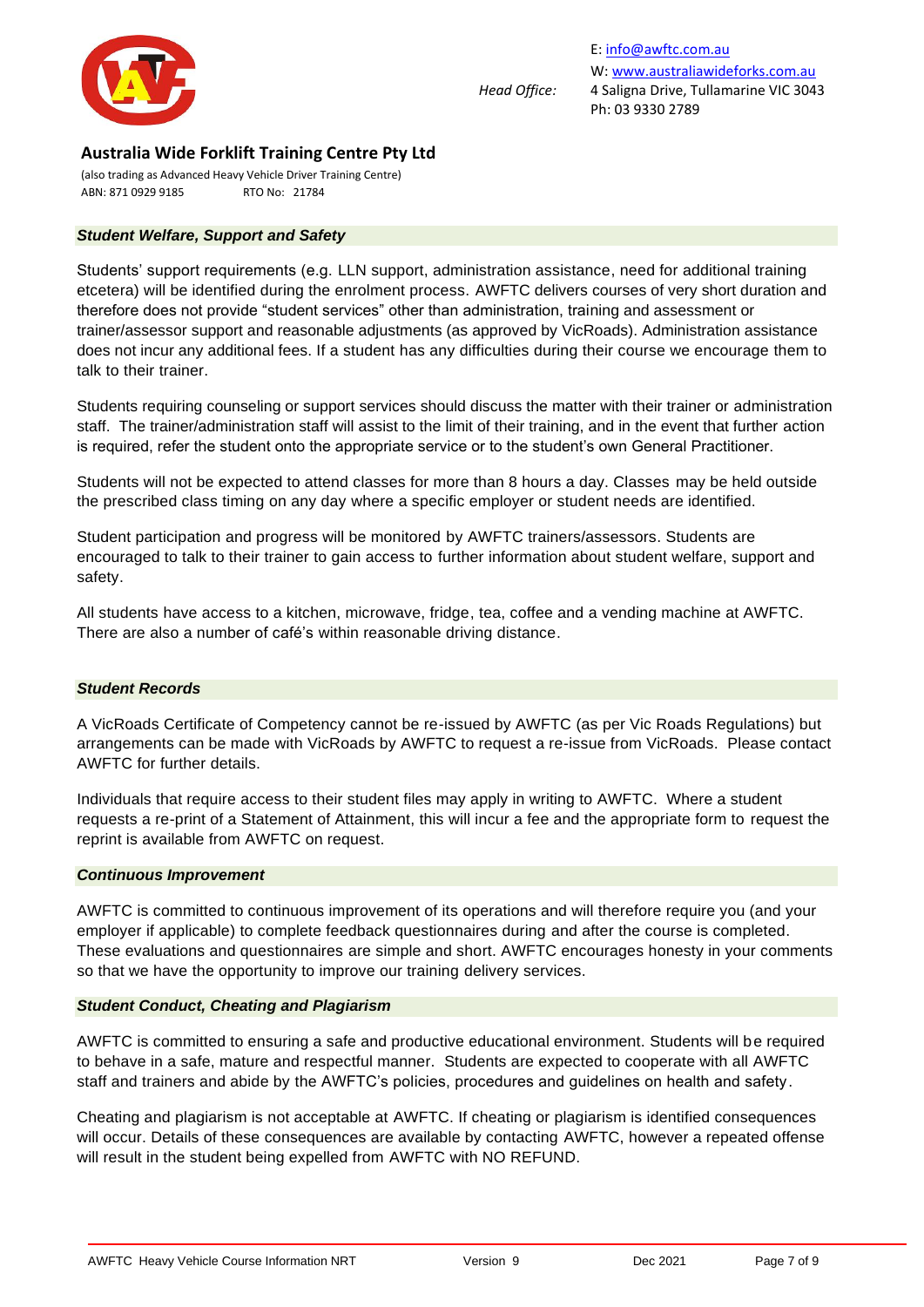

(also trading as Advanced Heavy Vehicle Driver Training Centre) ABN: 871 0929 9185 RTO No: 21784

#### *Complaints and Appeals*

If you wish to make a complaint about anything related to AWFTC, or appeal any decisions made by AWFTC (including assessments, assessment results, training resources or staff conduct) while undertaking the course, an informal resolution is recommended in the first instance by raising any issue with your trainer. Should the informal complaint or appeal not be resolved satisfactorily, AWFTC has a formal complaint and appeals procedure with a form available from your trainer, the AWFTC student lunchroom or the **[AWFTC website](https://irp-cdn.multiscreensite.com/2142eb1e/files/uploaded/AWFTC%20Complaints%20and%20Appeals%20Form_BWdkT5SQiy3JnWqlLLFQ.pdf)**. After exhausting the AWFTC procedures you can contact VicRoads or ASQA if you are still not happy with the outcome.

#### *Unique Student Identifyer*

From 1 January 2015 if you are undertaking nationally recognised training delivered by a registered training organisation you will need to have a Unique Student Identifier (USI). The USI gives you access to your online USI account which looks something like this: 3AW88YH9U5. A USI account will contain all your nationally recognised training records and results from 1 January 2015 onwards. Your results from 2015 will be available in your USI account in 2016. One of the main benefits of the USI is that you will have easy access to your training records and results throughout your life. You can access your USI account online from a computer, tablet or smart phone anywhere and anytime.

To receive your USI you need to action the following steps.

**Step 1:** Have at least one and preferably two forms of ID ready from the list below:

- Driver's Licence Medicare Card Australian Passport
	-
- 
- Birth Certificate (Australian) Certificate Of Registration By • Citizenship Certificate
	- Descent
- Immigration Card Visa (with Non-Australian Passport) for international students

**IMPORTANT:** To make sure we keep all of your training records together, the USI will be linked to your name as it appears on the form of ID you used to create the USI. The personal details entered when you create a USI must match exactly with those on your form of ID.

If you do not have proof of ID from the list above, use one of the forms of USI contact details below.

**Step 2:** Have your personal contact details ready (e.g. email address, or mobile number, or address).

**Step 3:** Visit the USI website at: usi.gov.au.

**Step 4:** Select the 'Create a USI' link and follow the steps.

**Step 5:** Agree to the Terms and Conditions.

**Step 6:** Follow the instructions to create a USI – it should only take a few minutes. Upon completion, the USI will be displayed on the screen. It will also be sent to your preferred method of contact.

**Step 7:** You should then write down the USI and keep it somewhere handy and safe.

Note: In the case where a student is granted an exemption from having a USI the result of their training will not be accessible through the Commonwealth and will not appear on any authenticated VET transcript prepared by the Registrar.